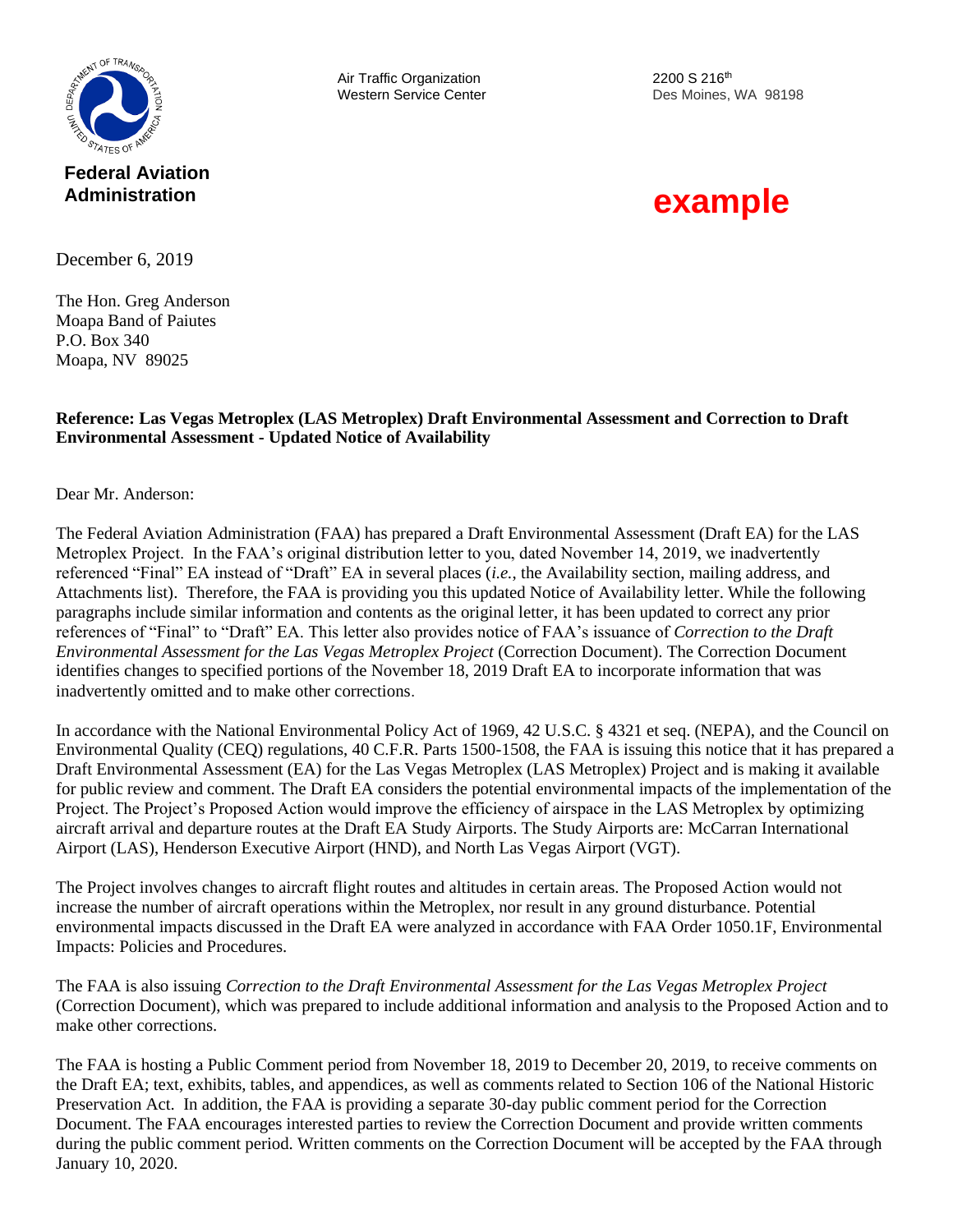- 1) **Availability:** Electronic copies of the Correction Document, the Draft EA, and supporting materials are available at the following locations: Online at: [http://metroplexenvironmental.com/las\\_vegas\\_metroplex/las\\_vegas\\_docs.html](http://metroplexenvironmental.com/las_vegas_metroplex/las_vegas_docs.html) and [https://www.faa.gov/air\\_traffic/community\\_involvement/las/](https://www.faa.gov/air_traffic/community_involvement/las/)
- 2) Electronic versions of the Draft EA and Correction Document have been sent to 28 libraries in the General Study Area. A complete list of libraries with electronic copies of the Draft EA and Correction Document will be available online at [http://www.metroplexenvironmental.com/las\\_metroplex/las\\_outreach.html](http://www.metroplexenvironmental.com/las_metroplex/las_outreach.html) and is attached for reference.

**Public Workshops:** The FAA invites the public to attend informational workshops at the times and locations listed below. Representatives from the FAA will be available to answer questions about the Las Vegas Metroplex Project.

| <b>Las Vegas Metroplex Project Environmental Assessment Workshops</b> |                                                        |
|-----------------------------------------------------------------------|--------------------------------------------------------|
| December 9, 2019                                                      | Clark County Government Center - Pueblo Room           |
| 5:00 p.m. $-7:30$ p.m.                                                | 500 S. Grand Central Pkwy., Las Vegas, NV 89155        |
| December 10, 2019                                                     | North Las Vegas Airport – Grand Canyon Conference Room |
| 5:00 p.m. $-7:30$ p.m.                                                | 2730 Airport Drive, North Las Vegas, NV 89032          |
| December 11, 2019                                                     | Desert Breeze Community Center – Meeting Room          |
| 5:00 p.m. $-7:30$ p.m.                                                | 8275 Spring Mountain Road, Las Vegas, NV 89147         |
| December 12, 2019                                                     | Windmill Library – Meeting Room                        |
| 4:45 p.m. $-7:15$ p.m.                                                | 7060 Windmill Lane, Las Vegas, NV 89113                |
| December 13, 2019                                                     | Henderson Executive Airport – North/South Meeting Room |
| 5:00 p.m. $-7:30$ p.m.                                                | 3500 Executive Terminal Drive, Henderson, NV 89052     |

Attendees with special communication or accommodation needs may contact Augustin Moses of the FAA at (206) 231- 2218 and at augustin.moses@faa.gov at least 2 days prior to the workshop. Every reasonable effort to accommodate special needs will be made.

#### **If you wish to provide comments, please provide them at one of Public Workshops or by mail or the FAA Community Engagement website comment form via the following:**

Las Vegas Metroplex Draft EA Federal Aviation Administration Western Service Center - Operations Support Group 2200 S. 216th St. Des Moines, WA 98198-6547

Web comment form available at: https://www.faa.gov/air\_traffic/community\_involvement/las/

Sincerely,

Shawn Kozica Manager, Operations Support Group Western Service Center

Enclosure: List of Libraries receiving electronic versions of the Draft EA documents and Correction Document